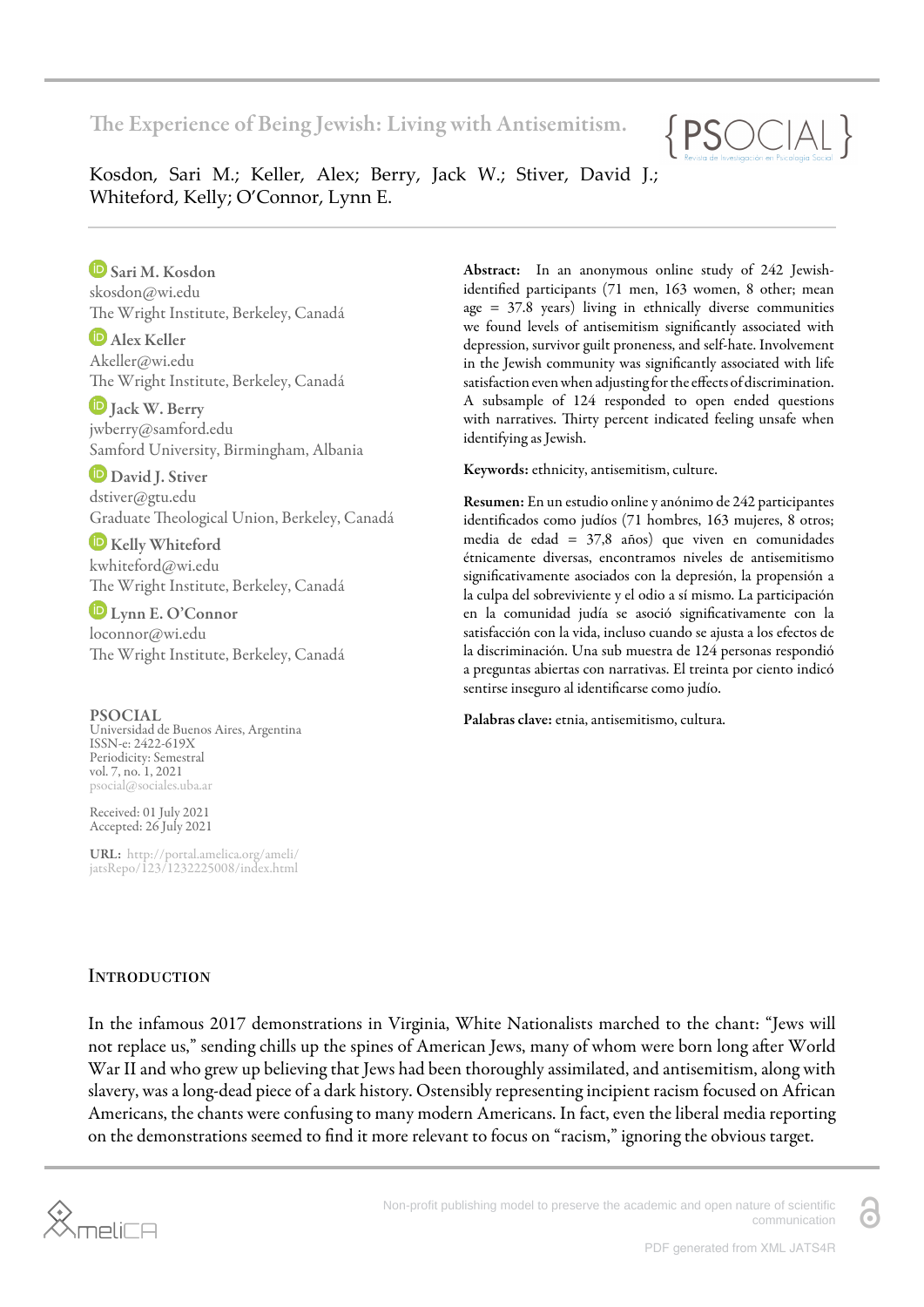Contemporary antisemitism as a global phenomenon has been formally studied and acknowledged by the Anti-Defamation League who estimated that one billion people hold antisemitic views. In their 2014 survey of 53,100 people in 101 countries, it was revealed that 35 % failed to have heard of the Holocaust, and 41 % believed that Jews were more loyal to Israel than their own country [\(Anti-Defamation League, 2014\).](#page-3-0)

With antisemitism at the highest levels since WWII it may be surprising that it has been relatively ignored in multicultural literature [\(Fischer & Moradi, 2001;](#page-4-0) [Schlosser, 2006](#page-4-1); [Weinstein & Jackson, 2010](#page-4-2)). This lack of discourse may perpetuate the notion that antisemitism is not a problem ([Rubin, 2017\)](#page-4-3). Some have asserted that this silence is due to Jewish oppression not fitting the established analyses of racism and economic discrimination [\(Altman, Inman, Fine, Ritter & Howard, 2010\)](#page-3-1). That is, multiculturalism has been mainly synonymous with "people of color" ([Galchinsky, 1994\)](#page-4-4), and Jews in the U.S. have been typically categorized as White ([Altman et al., 2010;](#page-3-1) [Greenberg, 2013](#page-4-5); [Singer, 2008](#page-4-6)).

While many American Jews have white skin and have enjoyed the privileges of "passing" [\(Phalen, 1993](#page-4-7)), labeling Jews "White" may be problematic and demonstrate a subtle colorblindness. The White racial categorization implies shared history, values, and privilege among group members [\(Kakhnovets & Wolf,](#page-4-8) [2011\)](#page-4-8). Therefore, being White in America may also imply that one maintains a Christian identity ([Byers](#page-3-2) [& Krieger, 2007;](#page-3-2) [Schlosser, 2003\)](#page-4-9). Further, by labeling Jews as www, it ironically places Jews in the same category as their White oppressors who previously saw them as a non-White other [\(Langman, 1995\).](#page-4-10)

When Jews are categorized as White, the history of marginalization, ethnic identity, and discrimination are more easily ignored and even erased [\(Rubin, 2017\).](#page-4-3) Despite this wide-spread pretense of color-blindness, feelings of uneasiness have been spreading through Jewish communities as the grandchildren of Holocaust survivors have been forced to recognize contemporary antisemitism. This study aimed to investigate the appearance of antisemitism in the psychological life of contemporary Jews.

### **METHOD**

This anonymous mixed method online study of antisemitism surveyed 242 Jewish-identified participants from March 2019 to June 2019. One hundred sixty-three (66.5%) participants were female; 71 (28.9%) participants were male, and 8 (3.3%) participants identified as "other" for gender. Participants were recruited through online Jewish web pages and social media sources. The majority of the participants resided in the U.S (83.67%). The mean age for the participants was 37.8 years old (SD=16.115) with a range of 18 - 80. The majority of participants (87.4%) identified as Ashkenazi and were well educated with 40.82 % having completed graduate level of education. Current religious identification varied with 14.8% identifying as Modern Orthodox, 14.2% Conservative, and 24.4% Reform.

Two instruments measuring levels of antisemitism were included; the Jewish Ethnic Experience Scale (JEES; [Kosdon, O'Connor, & Berry, 2019\)](#page-4-11) developed for this study and the Antisemitism Related Stress Inventory (ARSI; [Rosen, Kuczynski, & Kanter, 2018\).](#page-4-12) Widely used and validated measures of depression, life satisfaction, the Big Five personality factors, and levels of empathy-based guilt were included. A subsample of 122 participants wrote narrative responses to open-ended questions about their personal experiences as Jews.

#### **RESULTS**

Results demonstrated a significant association between levels of antisemitism and depression, survivor guilt proneness, neuroticism and self-hate (See Table 1). Concealing one's Jewish identity was significantly associated with antisemitism, self-hate, proneness to empathy-based guilt (survivor guilt proneness and feeling omnipotently responsible for others) and with feeling endangered. Participants who were active in the Jewish community were found less likely to feel it necessary to hide their Jewish identity. Satisfaction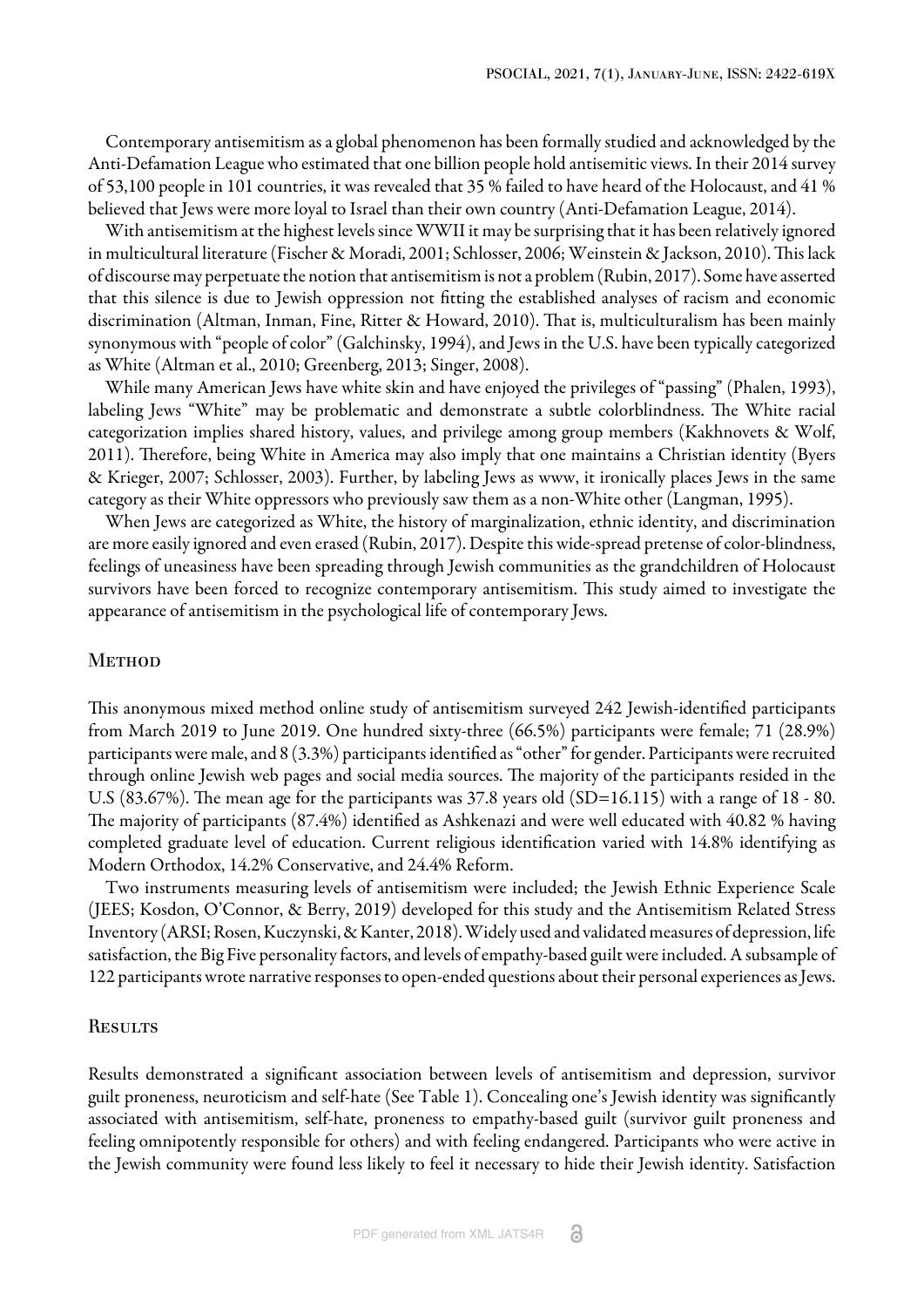with life was associated with levels of involvement in the Jewish community, even when adjusting for the effects of all other predictors. This suggested that active engagement with other Jews modified the negative impact of discrimination. Engagement in the Jewish community also appeared to act as a protective factor which is consistent with the literature on other ethnic minorities. For example, a study of American Indian/ Native Alaska Communities (AIAN) indicated that while discrimination was associated with depression, participation in traditional practices buffered the negative impact [\(Whitbeck et al., 2004\).](#page-5-0)

Narrative responses to open-ended questions indicated 62% (72 people) of the subsample of 122 participants experienced fear, 48% (57 people) verbal harassment and .08% (10 people) had been met with physical violence. In addition, a smaller number reported being excluded from social situations. Narratives suggested that Jews commonly evaluate situations for signs of danger and may conceal their Jewish identity depending on their location, the political environment, and familiarity with the people with whom they're interacting. As expected, those who had felt endangered because of their Jewish identity demonstrated higher levels of depression and self-hate, indicating internalized antisemitism. Despite the negative impact of antisemitism, 89% (109 people) described experiencing pride in relation to either their culture and or religion.

We also found that the shadow of the Holocaust lingers. Forty-two percent (51) of the narratives mentioned the Holocaust. We infer that higher levels of survivor guilt proneness may relate to parents, grandparents or close community members literally surviving when loved ones were killed by the Nazis. The results demonstrating the significant correlation between concealing one's identity and survivor guilt proneness further supports this inference. While not all participants were Holocaust descendants, higher levels of survivor guilt may point to the potential potency of intergenerational trauma. When asked how they first heard about antisemitism, one participant responded: "I learned about it when I heard my parents talk about fleeing from different parts of Europe." Another reported that she knew about antisemitism because "it was embedded in [her] family history." These references to family history are consistent with literature describing how trauma may be passed from generation to generation. Adult children and grandchildren may find themselves living out aspects of the original trauma ([Braga, Mello & Fiks, 2012;](#page-3-3) [De Mendelssohn,](#page-3-4) [2008](#page-3-4); [Volkan, 2001\)](#page-4-13). For example, research has demonstrated that some children of Holocaust survivors feel pressure to console their parents, minimize their needs, or replace those family members that were lost ([Felsen, 1998](#page-4-14); [Marom, 2010](#page-4-15)). Controlled studies have also confirmed a higher level of childhood trauma, increased vulnerability to PTSD, psychological distress, and other psychiatric disorders amongst children of Holocaust survivors ([Scharf, 2007](#page-4-16); [Sorscher & Cohen, 1997](#page-4-17); [Yehuda et al., 2000;](#page-5-1) [Yehuda et al., 1998;](#page-5-2) [Yehuda, Halligan, Grossman, 2001](#page-5-3)).

<span id="page-2-0"></span>[TABLE 1: Pearson correlations between JEES and ARSI subscales and primary psychological outcomes](#page-2-0)

|                       | <b>JEES</b><br>Concealment |        | <b>JEES</b><br>Antisemitism |        | <b>JEES</b><br>Involvement |        | <b>ARSI</b><br>Individual |        | ARSI<br>Collective |       | ARSI<br>Unsafe |        |
|-----------------------|----------------------------|--------|-----------------------------|--------|----------------------------|--------|---------------------------|--------|--------------------|-------|----------------|--------|
|                       |                            |        |                             |        |                            |        |                           |        |                    |       |                |        |
| <b>Survivor Guilt</b> | .31                        | $***$  | .30                         | ***    | $-0.08$                    |        | .43                       | $***$  | 30                 | ***   | 22             | **     |
| Omnip. Guilt          | .16                        | $\ast$ | .19                         | $\ast$ | .09                        |        | .32                       | $***$  | .28                | $***$ | .16            | $\ast$ |
| Self-hate             | .22                        | $**$   | .20                         | $**$   | $-16$                      | *      | .25                       | $***$  | .11                |       |                | $***$  |
| Depression            | .08                        |        | .20                         | $\ast$ | $-.18$                     | ∗      | .24                       | $**$   | .06                |       | 29             | $***$  |
| <b>SWL</b>            | $-15$                      |        | $-16$                       |        | .28                        | $***$  | .03                       |        | .02                |       | $-16$          |        |
| Neuroticism           | .14                        |        | .19                         | $\ast$ | $-18$                      | $\ast$ | .16                       | $\ast$ | .13                |       | .26            | **     |

TABLE 1: Pearson correlations between JEES and ARSI subscales and primary psychological outcomes

1.  $\ast p < .05, \ast \ast p < .01, \ast \ast \ast p < .001$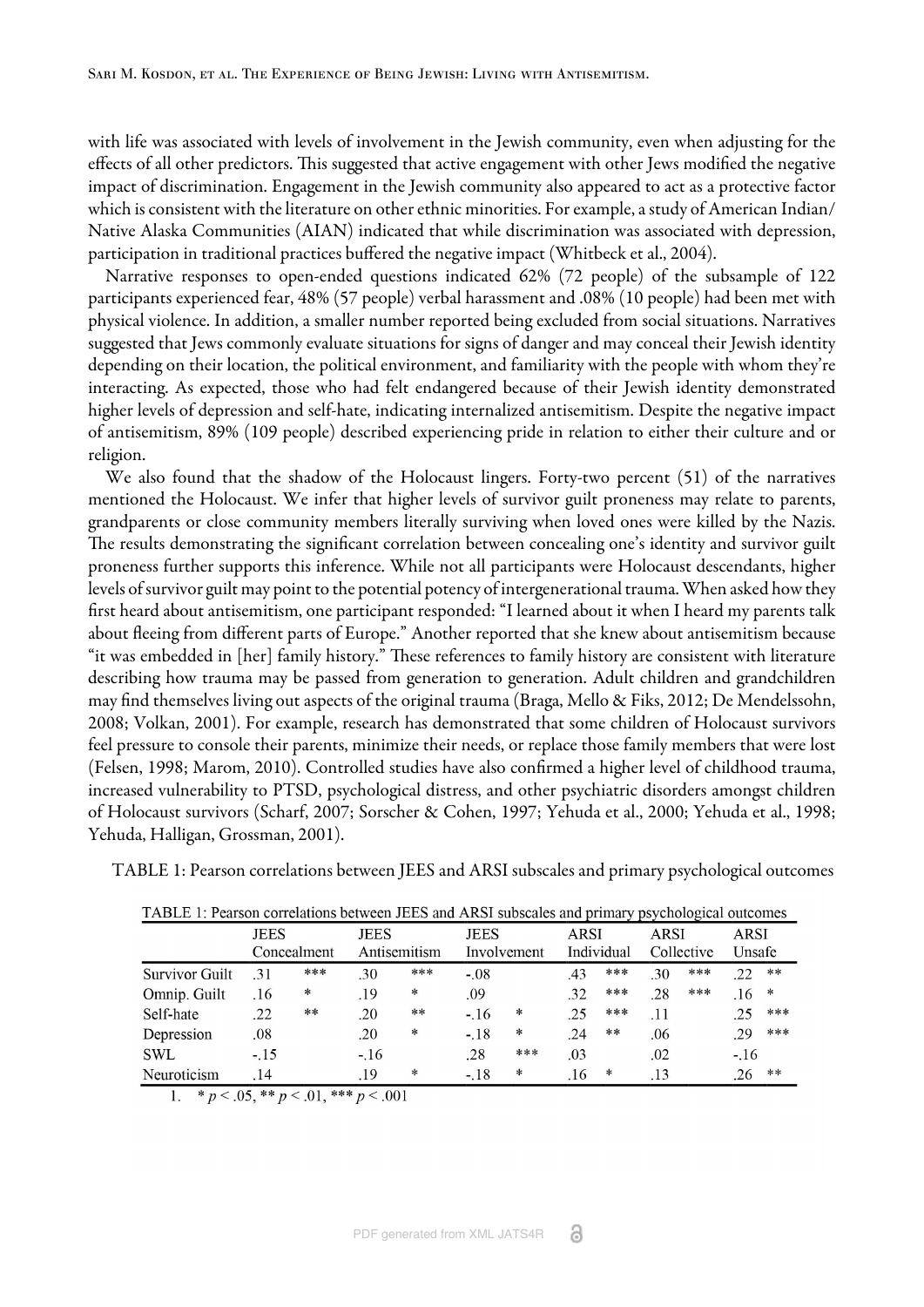### **DISCUSSION**

The results of this study suggest that antisemitism continues to negatively impact the psychological life of Jews. In particular, Jews experience survivor guilt proneness, self-hatred, neuroticism and depression. Despite evidence of psychological distress and the rise of antisemitism, Jews are resilient in that they take pride in their culture and or religion. In fact, the more involved that they are in the Jewish community the more satisfied they report being with their life.

While less is known about current antisemitism, survivor guilt and psychopathology, the results of this study are consistent with the literature on empathy-based guilt and Holocaust survivors [\(Hirsch, 2004\)](#page-4-18). Research on the Holocaust indicates that while survivors demonstrate tremendous resilience and coping skills, they also experienced a wide range of negative psychological symptoms including denial, agitation, anxiety, depression, intrusive thoughts, nightmares, psychic numbing, and survivor's guilt ([Barocas &](#page-3-5) [Barocas, 1980](#page-3-5); [Eitinger & Strom, 1973;](#page-3-6) [Neiderland, 1968, 1981\).](#page-4-19) [Neiderland \(1968\)](#page-4-20) first identified these collective symptoms as "survivor syndrome" or survivor guilt. This type of guilt, often under the surface of conscious awareness, is based on empathy and compassion for the suffering of others. Survivor guilt has been described as the prosocial emotion people tend to feel when they believe that their success will harm others, simply by comparison [\(O'Connor, Berry, Weiss, & Gilbert, 2002](#page-4-21)). Exploring the prevalence of survivor guilt amongst the second generation, [Hirsch \(2003\)](#page-4-18) discovered that children of survivors exhibited higher levels of survivor guilt when compared to a group of non-Jewish European Americans. The literature on survivor guilt explains that guilt can become pathogenic when people erroneously believe they are the source of other people's problems or that they have the ability to relieve someone else of their difficulties. Studies point to an association between survivor-guilt proneness, depression, and self-hate [\(O'Connor, Berry, Weiss, Bush,](#page-4-22) [& Sampson, 1997\)](#page-4-22).

A high drop-out rate may indicate a potentially biased sample. Many of the participants responded to the survey on a smart phone or other handheld device, making the survey appear longer than it appeared on a computer and this may have discouraged participants from completing the survey. In addition, it is likely that the study attracted participants who were more involved in the Jewish community, while failing to include less affiliated Jews, leading to a somewhat biased sample. Despite these limitations, this study seems to reflect the negative impact that emerging nationalism and tribalism may be having on Jews, along with other ethnic and religious minorities.

# **REFERENCES**

- <span id="page-3-0"></span>American Defamation League. (2014). ADL GLOBAL 100: AN INDEX OF ANTI- SEMITISM. Retrieved September 22, 2018, from https://global100.adl.org/about/global100.
- <span id="page-3-1"></span>Altman, A. N., Inman, A. G., Fine, S. G., Ritter, H. A., & Howard, E. E. (2010). Exploration of Jewish ethnic identity. *Journal of Counseling & Development*, 88(2), 163-173.
- <span id="page-3-5"></span>Barocas, H., & Barocas, C. (1980). Separation and individuation conflict in children of Holocaust survivors. *Journal of Contemporary Psychology*, 38, 417-452.
- <span id="page-3-3"></span>Braga, L. L., Mello, M. F., & Fiks, J. P. (2012). Transgenerational transmission of trauma and resilience: a qualitative study with Brazilian offspring of Holocaust survivors. *BMC psychiatry*, 12(1), 134.
- <span id="page-3-2"></span>Byers, M., & Krieger, R. (2007). From ugly duckling to cool fashion icon: Sarah Jessica Parker's blonde ambitions. *Shofar*, 43-63.
- <span id="page-3-4"></span>De Mendelssohn, F. (2008). Transgenerational transmission of trauma: Guilt, shame, and the "heroic dilemma". *International journal of group psychotherapy*, 58(3), 389-401
- <span id="page-3-6"></span>Eitinger, L., & Strom, A. (1973). *Mortality and morbidity after excessive stress: A follow-up investigation of Norwegian concentration camp survivors.* New York: Humanities Press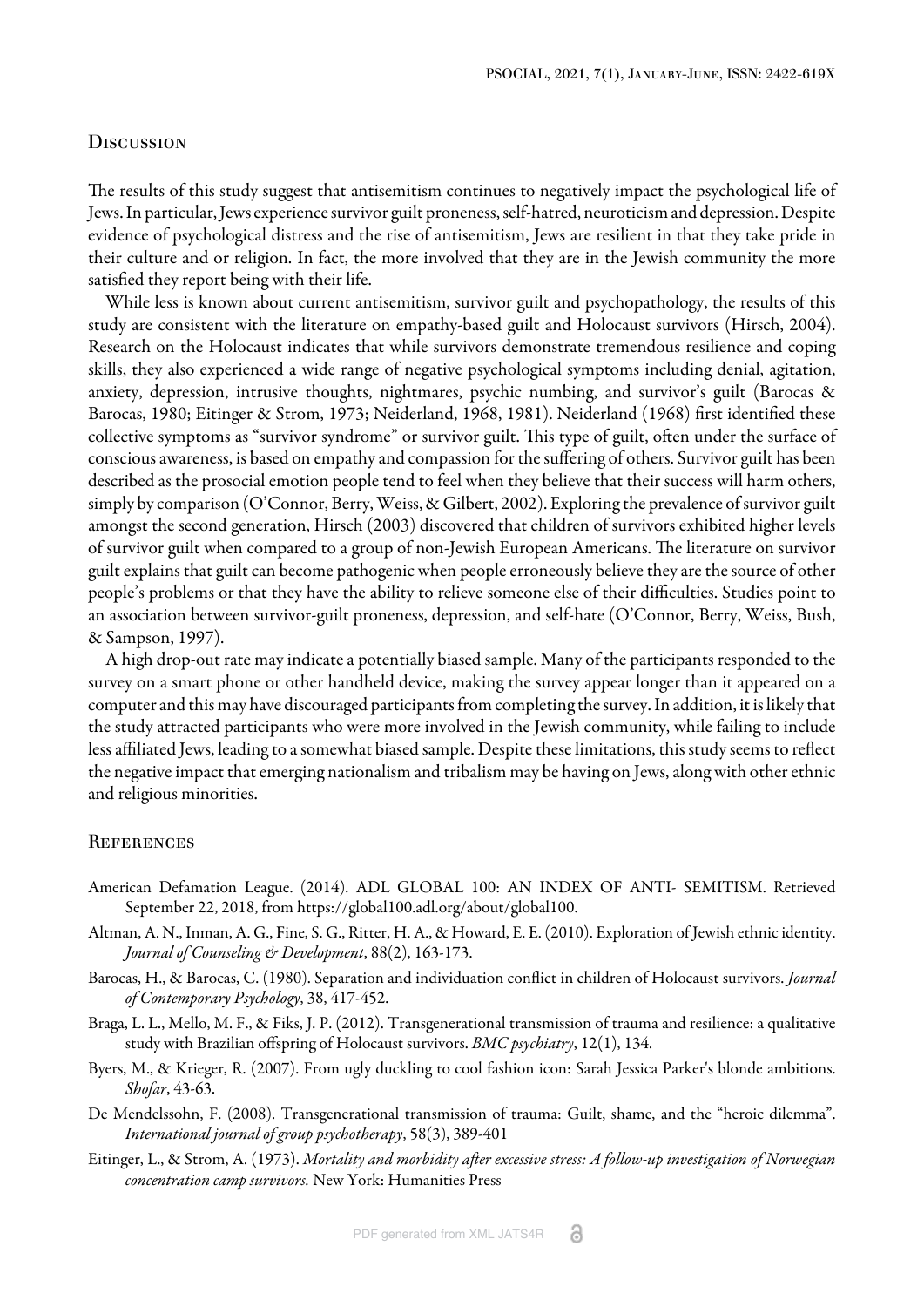- <span id="page-4-14"></span>Felsen, I. (1998). Transgenerational transmission of effects of the Holocaust. In Y. Danieli (Ed.), *International handbook of multigenerational legacies of trauma* (pp. 43-68). New York: Plenum.
- <span id="page-4-0"></span>Fischer, A. R., & Moradi, B. (2001). Racial and ethnic identity: Recent developments and needed directions. In J. G. Ponterotto, J. M. Casas, L. A. Suzuki, & C. M. Alexander (Eds.), *Handbook of Multicultural Counseling* (341– 370). Sage Publications, Inc.
- <span id="page-4-4"></span>Galchinsky, M. (1994). Glimpsing Golus in the golden land: Jews and multiculturalism in America. *Judaism*, 43(4), 360.
- <span id="page-4-5"></span>Greenberg, C. (2013). I'm not White-I'm Jewish": The racial politics of American Jews. *Race, color, identity*: *Rethinking discourses about "Jews" in the twenty- first century*, 35-55.
- <span id="page-4-18"></span>Hirsch, J. M. (2003). Survivor guilt and transgenerational transmission of trauma in Jewish Holocaust survivors and their children (Doctoral Dissertation). Retrieved from ProQuest Dissertations and Theses. (UMI No. 13114120)
- <span id="page-4-8"></span>Kakhnovets, R., & Wolf, L. (2011). An investigation of Jewish ethnic identity and Jewish affiliation for American Jews. *North American Journal of Psychology*, 13(3), 501.
- <span id="page-4-11"></span>Kosdon, S. M., O'Connor, L. E., Berry, J. W. (2019) The Experience of Being Jewish: Living with Antisemitism (unpublished doctoral dissertation). The Wright Institute. Berkeley, CA
- <span id="page-4-10"></span>Langman, P. F. (1999). *Jewish Issues in Multiculturalism: A Handbook for Educators and Clinicians*. Northvale, NJ: Jason Aronson, Inc
- <span id="page-4-15"></span>Marom, A. (2010). Finding the past within the present: The significance of the Holocaust experience for the third generation (Doctoral Dissertation). Retrieved from ProQuest Dissertations and Theses. (UMI No. 3437949).
- <span id="page-4-20"></span>Neiderland, W. G. (1968). Clinical observations on the "survivor syndrome." *International Journal of Psychoanalysis*, 49, 313-315
- <span id="page-4-19"></span>Neiderland, W. G. (1981). The survivor syndrome: Further observations and dimensions. *Journal of American Psychoanalytic Association*, 29, 413-425
- <span id="page-4-21"></span>O'Connor, L. E., Berry, J. W., Weiss, J., & Gilbert, P. (2002). Guilt, fear, submission, and empathy in depression. *Journal of affective disorders*, 71(1-3), 19-27.
- <span id="page-4-22"></span>O'Connor, L. E., Berry, J. W., Weiss, J., Bush, M., & Sampson, H. (1997). Interpersonal guilt: The development of a new measure. *Journal of clinical psychology*, 53(1), 73-89
- <span id="page-4-7"></span>Phelan, P. (2003). *Unmarked: The politics of performance*. New York: Routledge.
- <span id="page-4-12"></span>Rosen, D. C., Kuczynski, A. M., & Kanter, J. W. (2018). The Antisemitism-Related Stress Inventory: Development and preliminary psychometric evaluation. *Psychology of violence*, 8(6), 726.
- <span id="page-4-3"></span>Rubin, D. I. (2017). Whiter shade of pale: Making the case for Jewish presence in the multicultural classroom. *International Journal of Multicultural Education*, 19(2), 131-145.
- <span id="page-4-16"></span>Scharf, M. (2007). Long-term effects of trauma: Psychosocial functioning of the second and third generation of Holocaust survivors. *Development and psychopathology*, 19(2), 603-622.
- <span id="page-4-9"></span>Schlosser, L. Z. (2003). Christian privilege: Breaking a sacred taboo. *Journal of Multicultural Counseling and Development*, 31(1), 44-51.
- <span id="page-4-1"></span>Schlosser, L. Z. (2006). Affirmative psychotherapy for American Jews. *Psychotherapy: Theory, Research, Practice, Training*, 43, 424-435.
- <span id="page-4-6"></span>Singer, J. M. (2008). A hidden minority amidst White privilege. *Multicultural Perspectives*, 10(1), 47–51.
- <span id="page-4-17"></span>Sorscher, N., & Cohen, L. J. (1997). Trauma in children of Holocaust survivors: Transgenerational effects. *American journal of orthopsychiatry*, 67(3), 493-500.
- <span id="page-4-13"></span>Volkan, V. D. (2001). Transgenerational transmissions and chosen traumas: An aspect of large- group identity. *Group Analysis*, 34(1), 79-97.
- <span id="page-4-2"></span>Weinstein, L., & Jackson, C. (2010). College student anti-Semitism and anti-Israeli sentiment. *College Student Journal*, 44(2), 565-568.